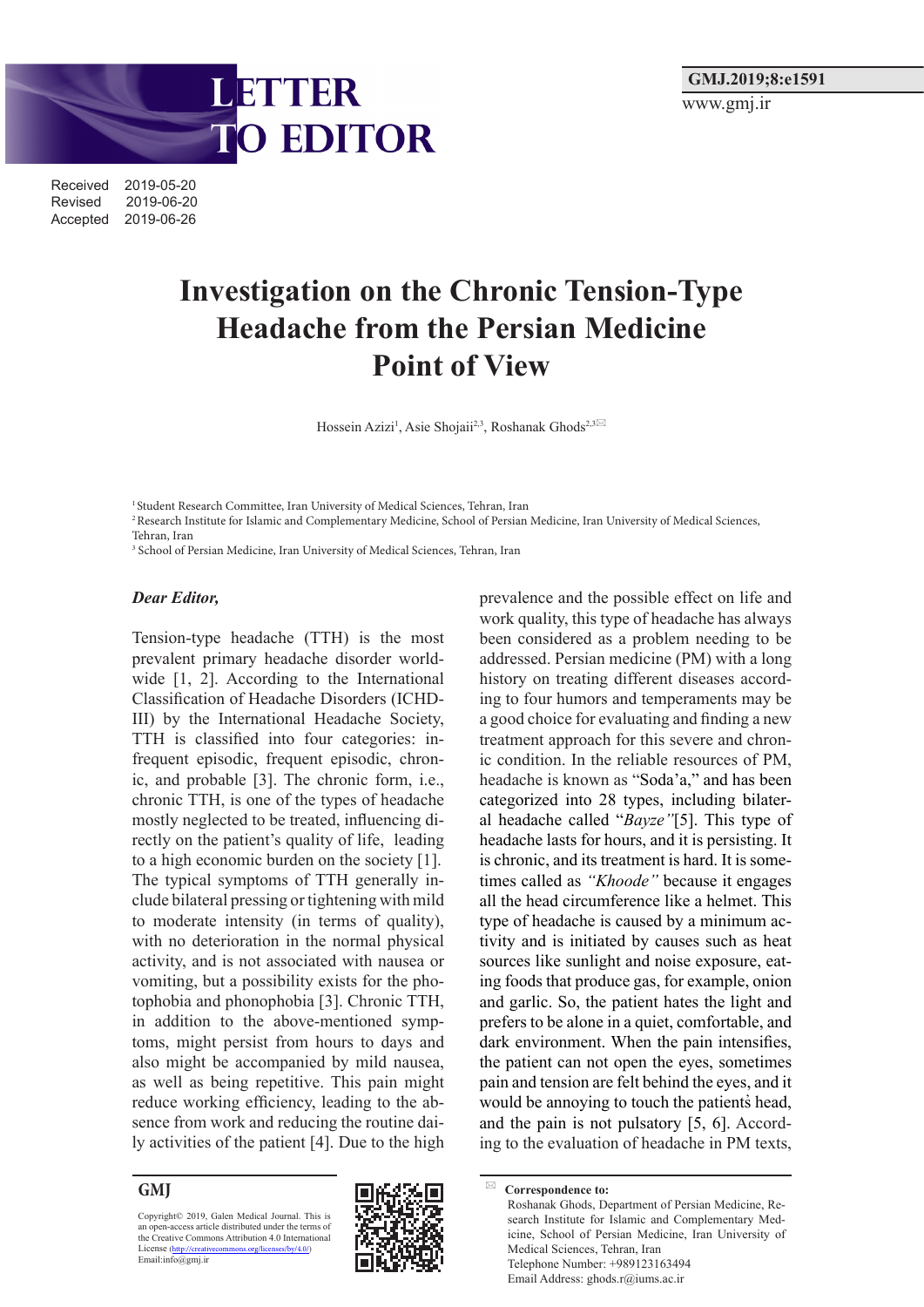seemingly "*Bayze"* may be the closest term for describing chronic TTH in PM. Also, there are several similarities guiding us to approach the chronic TTH, referred to as *Bayze* in PM (Table-1). According to the PM, vapors of thick humors or congestion of inappropriate humors between meningeal layers are reasons causing the *Bayze* headache accompanied by the pain while touching the head [6]. Based on the conventional medicine, this type of headache has an unknown cause, and its routine treatments are mostly symptomatic and palliative, including the analgesics, NSAIDs, antidepressants, anticonvulsants, muscle relaxants, and narcotics[7]. Considering the side effects of long-term administration of the drugs mentioned above, which could also lead to the overuse headache[4], PM recommendations for treatment of "*Bayze"* could be a good alternative or concurrent treatment for chronic TTH. The most important treatments suggested in PM texts include avoiding the consumption of the flatulent and thick food, using the laxatives, clearing the inappropriate humors from the brain through decoction of the *Cuscuta epithymum*, or *Lavandula stoechas*. After that, strengthening the brain and dislimning the vapors by smelling the *Nigella sativa* and *Origanum majorana*, and incensing the *Foeniculum vulgare*, avoid getting vapors

into the brain by eating dry coriander blended with the grounded sugar, apple, quince, pear, hawthorn, *Rhus coriaria*, bathing at the fasting time, pouring the bitter almond oil in the ear, and continuous consumption of *Gole-ghand* (a blend containing *Rosa damascene* with sugar) along with *Terminalia chebula* in order to make a balance between the brain and stomach as two main underlying organs involving in this type of headache [6]. According to PM, the use of another traditional mixture mainly composed of *Emblica officinalis*, *T. bellerica,* and *T. chebula* called *as the "Etrifel-e-kabir"* is also recommended [5, 8]. Altogether, PM recommendations as an alternative or complementary treatment can give new ideas for treating this type of headache; of course, further research is needed for a precise evaluation in this regard.

# **Conflict of Interest**

None.

**Keywords:** Chronic Tension-Type Headache; *Bayze*; *Soda'a*; Persian Medicine

**[GMJ.2019;8:e1591] DOI:10.31661/gmj.v8i0.1591**

| <b>Chronic Tension-Type Headache</b>                                      | "Bayze" headache                                     | <b>References</b> |
|---------------------------------------------------------------------------|------------------------------------------------------|-------------------|
| Without pulsation (pressing or tightening)                                | Non pulsatory                                        | 1,3,6,7           |
| Accompanied by photophobia and phonophobia                                | The affected person avoids the light<br>and sounds   | 1,3,6,7           |
| Tenderness around skull<br>aggravating by touching                        | Touching the head makes the patient<br>uncomfortable | 1,3,6,7           |
| Bilateral involvement                                                     | The pain surrounding the head                        | 1,3,6,7           |
| Daily or very recurrent headache episodes                                 | The headache begins with the small-<br>est cause     | 1,3,6,7           |
| No definitive cure; treatments are mainly symp-<br>tomatic and palliative | Hard to cure, hard to treat                          | 1,3,6,7           |

**Table 1.** Comparison of Symptoms of Chronic Tension-Type Headache and "Bayze" in Persian Medicine